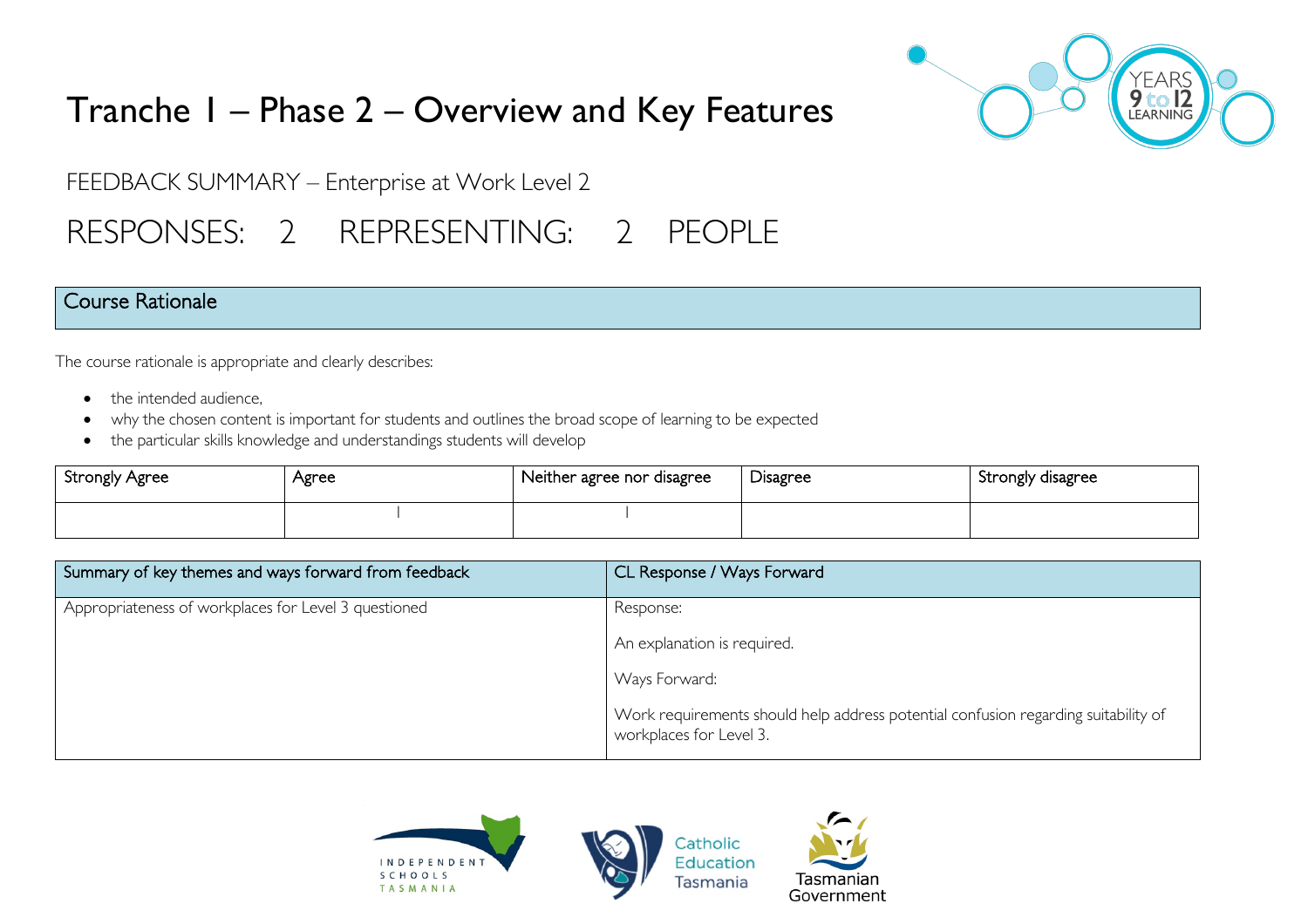## Pathways In

The pathways in are appropriate and clearly describes all relevant pathways.

| Strongly Agree | Agree | Neither agree nor disagree | Disagree | Strongly disagree |
|----------------|-------|----------------------------|----------|-------------------|
|                |       |                            |          |                   |

| Summary of key themes and ways forward from feedback | CL Response / Ways Forward |
|------------------------------------------------------|----------------------------|
| None                                                 | Response:                  |
|                                                      | No action required.        |

### Learning Outcomes

• Learning outcomes describe observable and measurable behaviours so that valid judgements can be made about whether students have achieved the learning outcomes and at what level.

• Clear learning outcomes are important because they communicate to students what they are expected to do as a result of successfully completing a course or module.

#### In consideration of the learning outcomes identified in this paper do they clearly describe what students will be able to do on successful completion of a course (or module of work)?

| Yes | No |
|-----|----|
|     |    |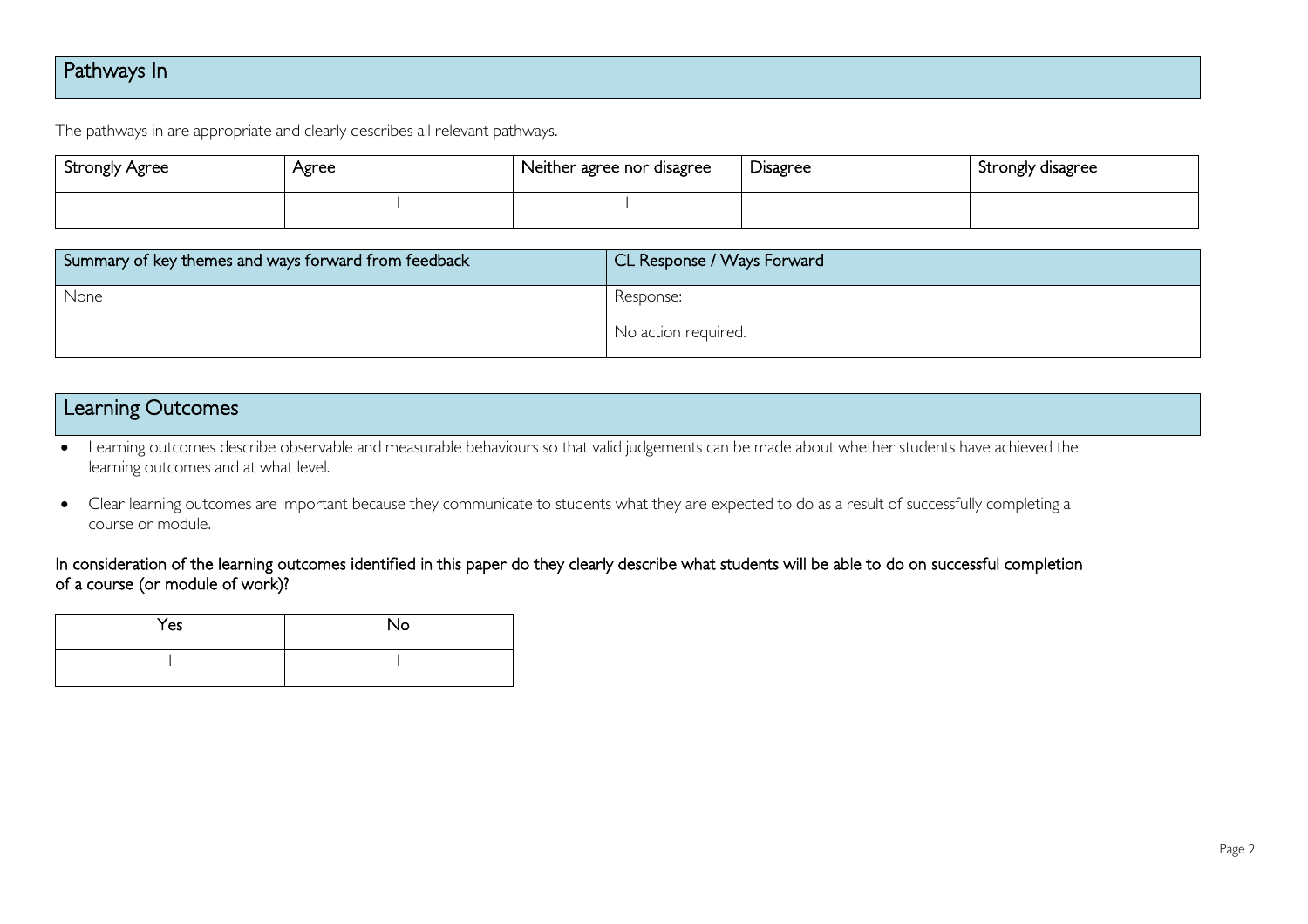| Summary of key themes and ways forward from feedback | CL Response / Ways Forward                                                 |
|------------------------------------------------------|----------------------------------------------------------------------------|
| Language of learning outcomes could be simplified    | Response:                                                                  |
|                                                      | Respondent is possibly referring to content rather than learning outcomes. |
|                                                      | Ways Forward:                                                              |
|                                                      | Simplification of language of learning outcomes to be considered.          |

## Course Structure

- All course structures for Tranche 1 courses are aligned to the Integrated Policy Model.
- All courses will be 150 hours in length, and divided equally into three weighted modules of 50 hours each.

#### Do you agree with the proposed organisation of modules identified in this paper?

| Yes | <b>No</b> |
|-----|-----------|
|     |           |

| Summary of key themes and ways forward from feedback                                | CL Response / Ways Forward                                                                                                                                                                                                                                                                                                                        |
|-------------------------------------------------------------------------------------|---------------------------------------------------------------------------------------------------------------------------------------------------------------------------------------------------------------------------------------------------------------------------------------------------------------------------------------------------|
| 150 hour course length challenged<br>$\bullet$<br>Insufficient detail at this stage | Response:<br>Feedback noted but outside scope of Phase 2 consultation.<br>There appears to be some mis-communication about status of micro-<br>credentials and current proposed courses.<br>Ways Forward:<br>more detail will be provided in draft course, which should provide more<br>clarity and address stated concerns about "thin content". |
| Delivery Sequence                                                                   |                                                                                                                                                                                                                                                                                                                                                   |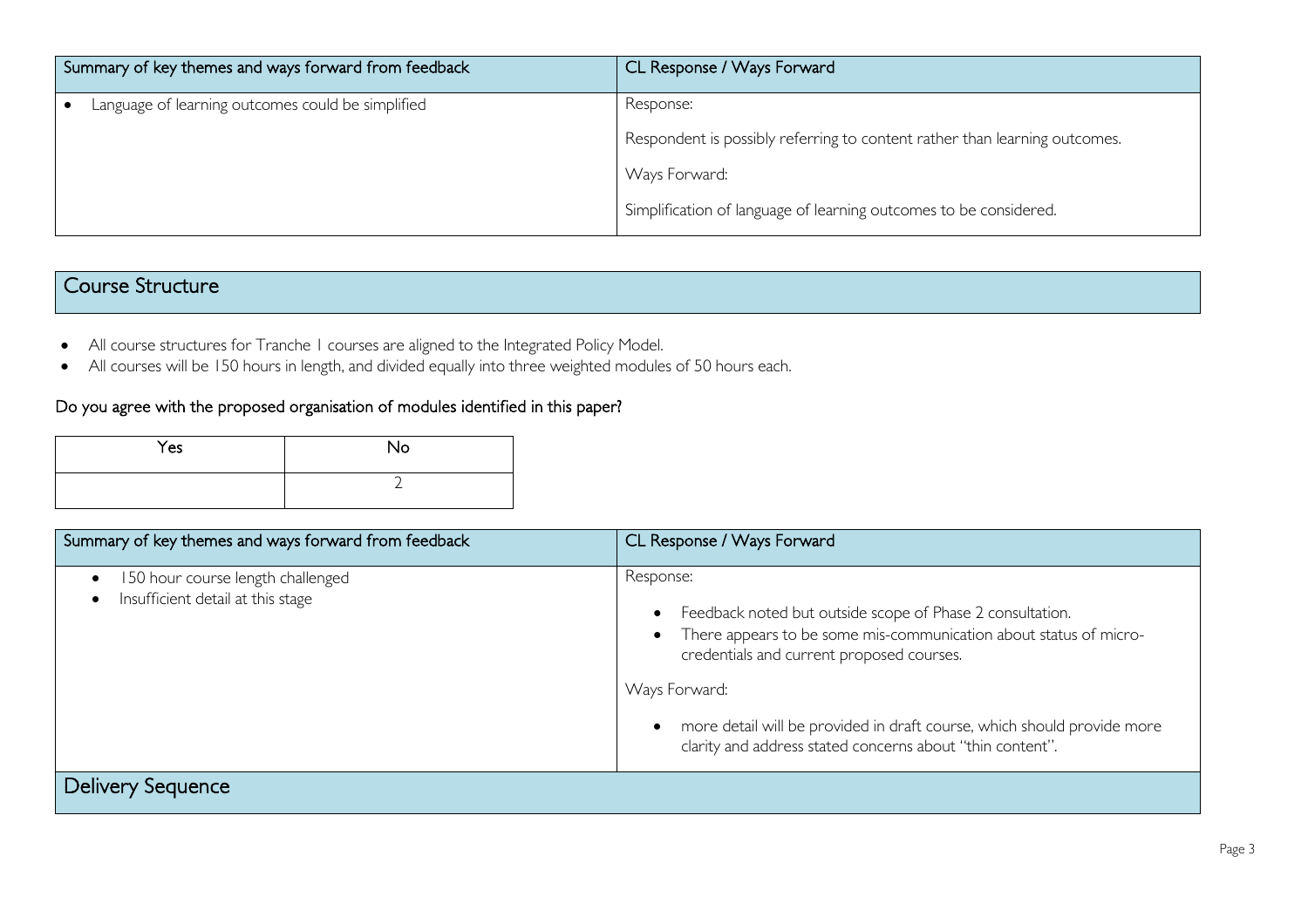#### Do you agree with the course delivery sequence proposed in this paper?

| Yes | No |
|-----|----|
|     |    |

| Summary of key themes and ways forward from feedback  | CL Response / Ways Forward                                                                                                           |
|-------------------------------------------------------|--------------------------------------------------------------------------------------------------------------------------------------|
| Insufficient detail to demonstrate quality of course. | Response:                                                                                                                            |
|                                                       | Feedback re lack of detail noted but appears to relate to content not delivery<br>sequence.                                          |
|                                                       | Ways Forward:                                                                                                                        |
|                                                       | More detail will be provided in draft course, which should provide more clarity and<br>address stated concerns about "thin content". |

## Module Content

Please note that the descriptions of module content may vary from course to course for example:

- some will identify specific themes, concepts and topics to organise course content.
- some *may* enable teacher/learner choice of themes, concepts and topics.

#### Do you agree with the module content proposed in this this paper?

| Yes                                                   | No |                                                |
|-------------------------------------------------------|----|------------------------------------------------|
|                                                       |    |                                                |
| Summary of key themes and ways forward from feedback  |    | CL Response / Ways Forward                     |
| Insufficient detail to demonstrate quality of course. |    | Response:                                      |
| CL to summarise/edit as needed                        |    | Feedback re lack of detail noted.<br>$\bullet$ |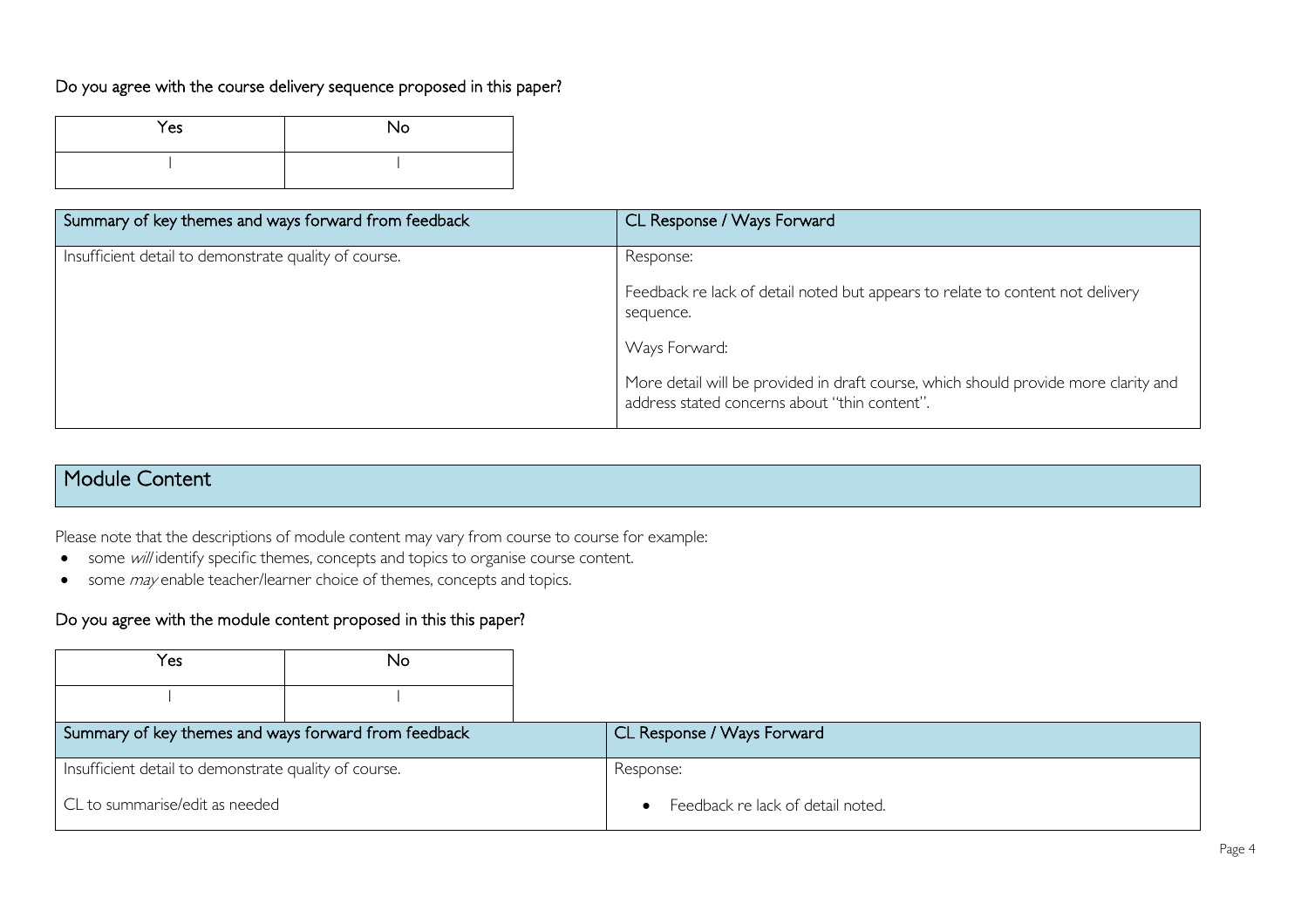| Informal consultation revealed potential overlap with Business Studies 2<br>$\bullet$<br>(scheduled for Tranche 2)                                                                                                                             |
|------------------------------------------------------------------------------------------------------------------------------------------------------------------------------------------------------------------------------------------------|
| Ways Forward:                                                                                                                                                                                                                                  |
| More detail will be provided in draft course, which should provide more<br>$\bullet$<br>clarity and address stated concerns about "thin content".<br>• CL to work closely with CL HASS regarding potential overlap with Business<br>Studies 2. |

## Relationship to Possible Future Provision

Tranche 1 courses are placed in a specific curriculum focus area, which shapes the nature of the learning and the course design. There are 5 focus areas:

- Discipline based
- Personal Futures
- Professional Studies
- Transdisciplinary
- Work-based learning

#### Do you agree with the suggested Focus Area for this course?

| Yes | No |
|-----|----|
|     |    |